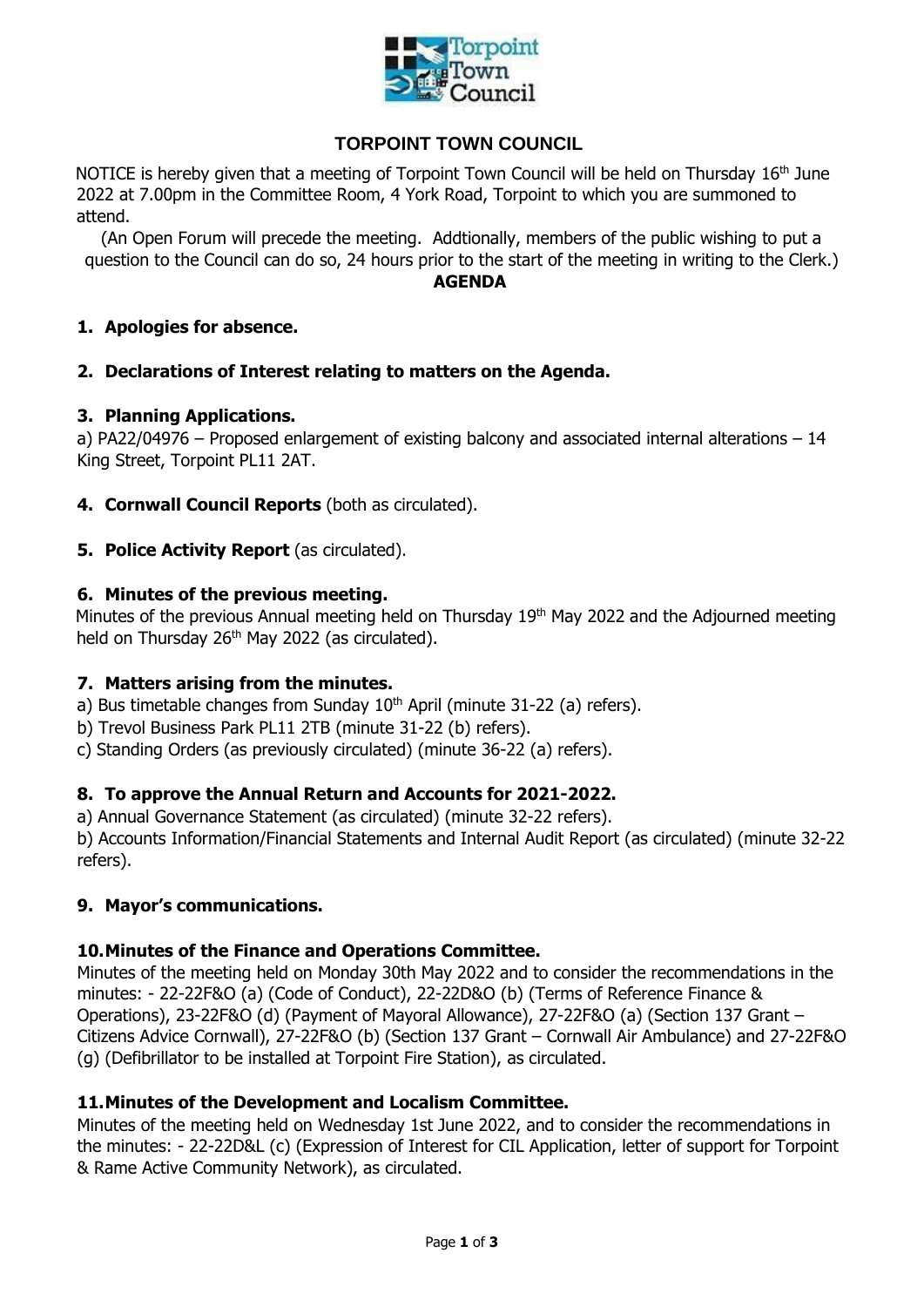

# **12.Minutes of the Personnel Committee.**

Minutes of the meeting held on Thursday  $9<sup>th</sup>$  June 2022 – there are no recommendations in the minutes, as circulated.

a) Appoint an additional Member to the Personnel Committee.

# **13.Question of which notice has been given or notice of motion.**

## 14. Torpoint Ferry statistics (to follow).

#### **15.Financial Information.**

May 2022 Budget Variance (as circulated).

#### **16. Accounts for payment.**

|                             |                 | Invoice<br>/Reference | <b>GROSS</b> | (VAT)    |                                   |
|-----------------------------|-----------------|-----------------------|--------------|----------|-----------------------------------|
| <b>PAYEE</b>                | <b>REASON</b>   | No.                   | (E)          | (E)      | NETT(f)                           |
| <b>Richards Builders</b>    | Invoice         |                       |              |          |                                   |
| Merchants Ltd               | 818114          | 48.88                 | 8.16         | 40.72    | Parks maintenance                 |
| <b>Richards Builders</b>    | Invoice         |                       |              |          |                                   |
| Merchants Ltd               | 817438          | 25.95                 | 4.33         | 21.62    | Parks maintenance                 |
| <b>Richards Builders</b>    | Invoice         |                       |              |          |                                   |
| Merchants Ltd               | 817174          | 1.90                  | 0.32         | 1.58     | Road Closure Sign maintenance     |
|                             |                 |                       |              |          | Annual monitoring fee for         |
| <b>Duchy Defibrillators</b> | Invoice JN836   | 228.00                | 38.00        | 190.00   | Costcutter                        |
| Cornwall Council - Sea      | Invoice         |                       |              |          |                                   |
| <b>Gull Proof Sacks</b>     | 8100266390      | 96.00                 | 0.00         | 96.00    | Seagull proof sacks               |
|                             |                 |                       |              |          | AR Storytrail - The Queen's       |
| High Street Safari          | Invoice 242     | 529.00                | 0.00         | 529.00   | Platinum Jubilee Beacon Trail     |
|                             |                 |                       |              |          | Renewal of 12 month               |
| <b>Security Dynamics</b>    | <b>INV-0026</b> | 690.00                | 115.00       | 575.00   | maintenance contract              |
|                             | Invoice         |                       |              |          |                                   |
| Vent-Clenz Ltd              | KCC20222139     | 468.00                | 78.00        | 390.00   | Kitchen Vent maintenance          |
| Cornish Pod                 | Invoice iz632   | 850.00                | 0.00         | 850.00   | Platinum Big Lunch                |
| FOY-AIR Enterprises Ltd     |                 |                       |              |          |                                   |
| T/A LittleMops              | Invoice 1713    | 103.19                | 17.20        | 85.99    | <b>Cleaning supplies</b>          |
|                             | Invoice         |                       |              |          |                                   |
| Andy Campfield              | Platinum        | 70.00                 | 0.00         | 70.00    | Photographer for Platinum Jubilee |
| Mr Bounce Bouncy            |                 |                       |              |          | Hire of bouncy castle and assault |
| Castles                     | Invoice 1218    | 650.00                | 0.00         | 650.00   | course for Platinum Jubilee       |
|                             |                 |                       |              |          | Band display for Jubilee Beacon   |
| Sea Cadets                  | Invoice 24      | 100.00                | 0.00         | 100.00   | Lighting                          |
| Outer Stage                 | <b>INV-0125</b> | 2,620.00              | 0.00         | 2,620.00 | Stage SL50 2 day weekend          |
|                             | Platinum        |                       |              |          |                                   |
|                             | Jubilee         |                       |              |          |                                   |
| Milly Southworth TTC        | supplies        | 36.89                 | 6.15         | 30.74    | Platinum jubilee supplies         |
|                             | Invoice         |                       |              |          | Torpoint Town Council election    |
| Cornwall Council            | 8100262102      | 262.45                | 0.00         | 262.45   | uncontested recharge              |
|                             |                 |                       |              |          | Clock winding 04.05.22, 11.05.22, |
| Don Benson                  | Invoice 27      | 48.00                 | 0.00         | 48.00    | 18.05.22, 25.05.22                |
|                             | Invoice         |                       |              |          |                                   |
| RD Johns Ltd                | 868429          | 41.40                 | 2.40         | 39.00    | <b>Big Lunch supplies</b>         |
|                             |                 |                       |              |          |                                   |